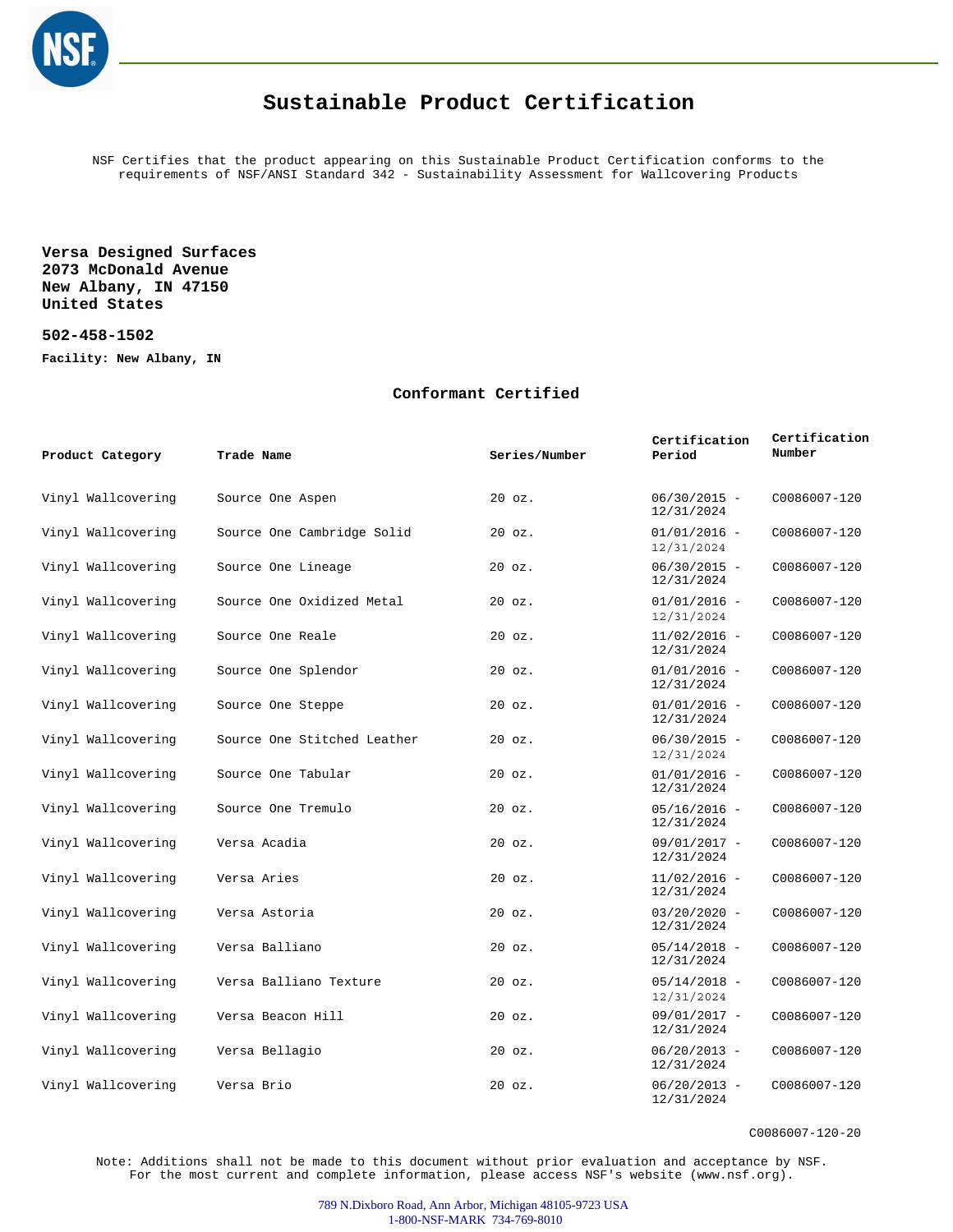

## **Sustainable Product Certification**

| Vinyl Wallcovering | Versa Bristol Stripe | $20$ $oz.$ | $06/05/2014 -$<br>12/31/2024 | C0086007-120 |
|--------------------|----------------------|------------|------------------------------|--------------|
| Vinyl Wallcovering | Versa Burnished Silk | $20$ $oz.$ | $03/20/2020 -$<br>12/31/2024 | C0086007-120 |
| Vinyl Wallcovering | Versa Caba           | 24 oz.     | $03/20/2020 -$<br>12/31/2024 | C0086007-120 |
| Vinyl Wallcovering | Versa Capri          | $20$ $oz.$ | $03/20/2020 -$<br>12/31/2024 | C0086007-120 |
| Vinyl Wallcovering | Versa Chesapeake     | $20$ $oz.$ | $01/01/2016 -$<br>12/31/2024 | C0086007-120 |
| Vinyl Wallcovering | Versa City Blocks    | $20$ $oz.$ | $06/20/2013 -$<br>12/31/2024 | C0086007-120 |
| Vinyl Wallcovering | Versa Connexion      | $20$ $oz.$ | $01/01/2016 -$<br>12/31/2024 | C0086007-120 |
| Vinyl Wallcovering | Versa Corda          | $20$ $oz.$ | $03/20/2020 -$<br>12/31/2024 | C0086007-120 |
| Vinyl Wallcovering | Versa Embarcadero    | $20$ $oz.$ | $06/20/2013 -$<br>12/31/2024 | C0086007-120 |
| Vinyl Wallcovering | Versa Fabrications   | 20 oz.     | $11/19/2013 -$<br>12/31/2024 | C0086007-120 |
| Vinyl Wallcovering | Versa Gossamer       | $20$ $oz.$ | $03/26/2014 -$<br>12/31/2024 | C0086007-120 |
| Vinyl Wallcovering | Versa Hanami Silk    | $20$ $oz.$ | $11/21/2016 -$<br>12/31/2024 | C0086007-120 |
| Vinyl Wallcovering | Versa Interlude      | $20$ $oz.$ | $09/01/2017 -$<br>12/31/2024 | C0086007-120 |
| Vinyl Wallcovering | Versa Ithaca         | $20$ $oz.$ | $05/14/2018 -$<br>12/31/2024 | C0086007-120 |
| Vinyl Wallcovering | Versa Kaisa          | $20$ $oz.$ | $05/14/2018 -$<br>12/31/2024 | C0086007-120 |
| Vinyl Wallcovering | Versa Kaleidoscope   | $20$ $oz.$ | $03/03/2015 -$<br>12/31/2024 | C0086007-120 |
| Vinyl Wallcovering | Versa Kouri          | $20$ $oz.$ | $03/03/2015 -$<br>12/31/2024 | C0086007-120 |
| Vinyl Wallcovering | Versa Lombard        | $20$ $oz.$ | $06/20/2013 -$<br>12/31/2024 | C0086007-120 |
| Vinyl Wallcovering | Versa Lorenzo        | 24 oz.     | $11/02/2016 -$<br>12/31/2024 | C0086007-120 |
| Vinyl Wallcovering | Versa Lurra          | $20$ $oz.$ | $03/20/2020 -$<br>12/31/2024 | C0086007-120 |
| Vinyl Wallcovering | Versa Mandolin       | 20 oz.     | $05/14/2018 -$<br>12/31/2024 | C0086007-120 |
| Vinyl Wallcovering | Versa Matka          | $20$ $oz.$ | $05/14/2018 -$<br>12/31/2024 | C0086007-120 |
| Vinyl Wallcovering | Versa Metallurgy     | $20$ $oz.$ | $06/20/2013 -$<br>12/31/2024 | C0086007-120 |
| Vinyl Wallcovering | Versa Miura          | 20 oz.     | $03/20/2020 -$<br>12/31/2024 | C0086007-120 |
| Vinyl Wallcovering | Versa Omni           | $20$ $oz.$ | $01/01/2016 -$<br>12/31/2024 | C0086007-120 |
| Vinyl Wallcovering | Versa Omni Linen     | $20$ $oz.$ | $01/01/2016 -$<br>12/31/2024 | C0086007-120 |
| Vinyl Wallcovering | Versa Panama Linen   | $20$ $oz.$ | $06/30/2015 -$<br>12/31/2024 | C0086007-120 |
| Vinyl Wallcovering | Versa Parallel       | 20 oz.     | $03/20/2020 -$<br>12/31/2024 | C0086007-120 |

C0086007-120-20

Note: Additions shall not be made to this document without prior evaluation and acceptance by NSF. For the most current and complete information, please access NSF's website (www.nsf.org).